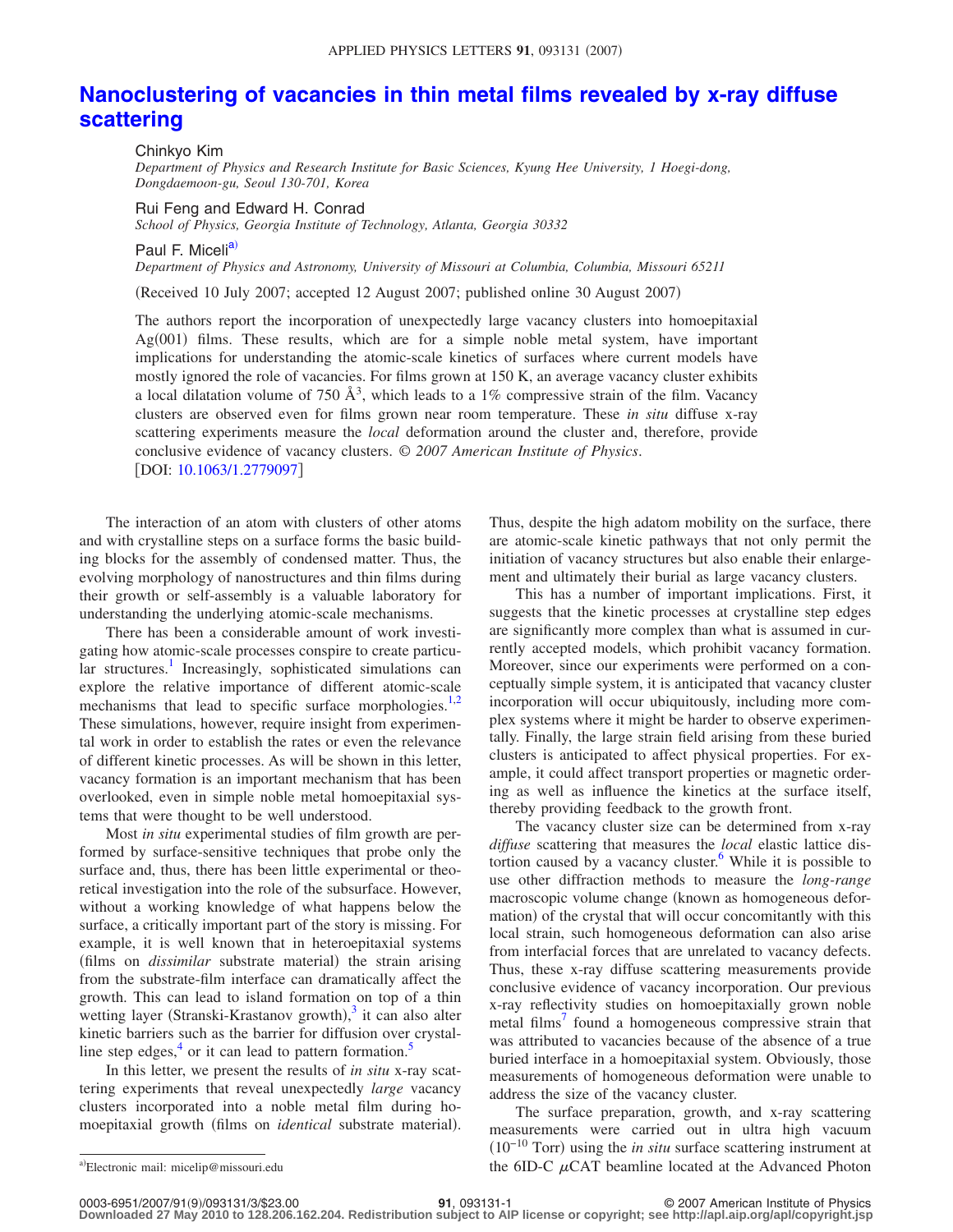<span id="page-1-0"></span>

FIG. 1. (Color online) 150 K background-subtracted data (symbols) and model (lines) for the diffuse intensity are compared in the vicinity of four Bragg reflections with  $K_n = 2, 4, 6, 8$ . The model is calculated for  $b = 30, 60$ , and 100  $\AA^3$ , shown by the dotted, solid, and dashed lines, respectively. Because the magnitude of the diffuse intensity, its specific line shape, and its evolution with  $K_n$  were found to depend very sensitively on the product of  $bc$  (which is related to the total vacancy volume), the plots are made for  $bc = 0.03$  held constant. For each of the curves,  $\chi^2$  is determined to be 700, 480, 510, respectively, where  $\chi^2$  is taken as a difference-squared sum of the data and model.

Source. The clean surface was prepared by repeated cycles of ion sputtering and high-temperature annealing. Auger electron spectroscopy showed no trace of contaminants. Ag films were thermally evaporated at a rate of 3.2 ML/min onto a Ag(001) substrate held at a fixed temperature of 150 or 285 K  $(\pm 10)$ . Using a photon energy of 16.2 keV, scans were taken in the vicinity of Bragg reflections *H*,*K*,*L* along  $[0, K, 0.1]$  near  $K \sim K_n = 2, 4, 6, 8$ , where *L* is oriented along the surface normal. The x-ray penetration length for this condition is 2500 Å, which is significantly more than the film thickness. The detector slit was open to 2 cm along the surface normal direction to allow the integration of scattered intensity. Measurements were performed before and after 100 ML of Ag were deposited and the two measurements were subtracted in order to obtain the diffuse scattering from defects within the film.

The background-subtracted 150 K data for the four reflections are shown in Fig. [1.](#page-1-0) There is significant diffuse intensity with a pronounced asymmetry toward the low *K* side of the Bragg position. Such asymmetry is a well-known signature of vacancies and it arises from the additional space around the vacancy.<sup>6</sup> The strong decrease of diffuse intensity with increasing  $K_n$  indicates a large static Debye-Waller at-<br>Downloaded 27 May 2010 to 128.206.162.204. Redistribution subject to AlP license or copyright; see http://apl.aip.org/apl/copyright.jsp

tenuation which suggests vacancy clusters that are significantly larger than monovacancies.

The cluster size can be estimated from these data through a calculation of the diffuse scattering profiles. Physically, the diffuse scattering comes from the local elastic strain field arising from the vacancy cluster; the contrast scattering from the missing atoms is negligible. A scattering theory from defects in thin films has been presented by Bara-bash and Krivoglaz<sup>8</sup> from which it can be shown<sup>8,[9](#page-2-8)</sup> that a simpler model by Dederichs<sup> $6$ </sup> is applicable when the interfaces are negligible: when  $q_{\parallel}D \ge 1$ , where *D* is the film thickness and  $q_{\parallel}$  is the difference of the wave vector transfer from the Bragg position, projected into the film plane. This limit applies to our experimental conditions and a complete description of our analysis using the Dederichs model will appear elsewhere.<sup>9</sup> There are just two free parameters: the concentration of vacancy clusters *c* and the strength of the dilatation *b* represented by an isotropic elastic displacement field  $\mathbf{t}(\mathbf{r}) = -b(\mathbf{r}/r^3)$ . This spherical vacancy cluster causes a negative volume dilatation,<sup>10</sup>  $\Delta v_v = 4 \pi b$ .

A comparison of the experimental data with the numerical calculations is shown in Fig. [1.](#page-1-0) The best fit to the data gives  $b = 60 \pm 15 \text{ Å}^3$  and  $c = 0.0005 \pm 0.0002$ . This implies that  $\Delta v_v$  = 750 Å<sup>3</sup>, which would conservatively estimate 50 missing atoms per cluster if one equates the dilatation volume to the actual volume of missing atoms. However, the (negative) dilatation volume is known to be less than half of the atomic volume  $\Omega$  for monovacancies in noble metals,<sup>11</sup> thus suggesting at least twice this number of missing atoms. Because the dilatation will likely saturate with increasing cluster size, it is conceivable that the number of missing atoms in a cluster would be considerably larger than this. Finally, the measured  $\Delta v_v$  is an average value and, evidently, its size distribution is not too broad since the model calculation represents the intensity, width, and asymmetry of the data quite well for each  $K_n$ . It should be emphasized that utilizing the diffuse intensity from four Bragg reflections, rather than from a single one, greatly improves the sensitivity of these measurements; it places a stringent constraint on the estimate of  $\Delta v$ <sub>n</sub> and *c*.

The discovery of large vacancy clusters also explains the origin of the unusually large homogeneous strain found in the previous x-ray reflectivity studies.<sup>7</sup> The homogeneous volume change of the crystal is related to the local volume dilatation from the clusters according to,<sup>10</sup>  $\Delta V/V = -3[(1$  $-\sigma$ /(1+ $\sigma$ )]( $\Delta v_v/\Omega$ )*c*, where  $\sigma$ =0.37 is the Poisson ratio for Ag. From the above estimate of  $\Delta v$  and *c*, we find  $\Delta V/V = -0.03$ , which agrees well with the observed<sup>7</sup> linear homogeneous strain *d*/*d*=−0.01.

It is interesting that we also observe vacancy clusters near room temperature. Although there was insufficient signal at large  $K_n$  to perform a similar analysis, Fig. [2](#page-2-11) compares data at 150 and 285 K for the  $K_n=4$  reflection. The roughly ten-fold decrease in intensity suggests a similar decrease in the vacancy concentration (assuming no change in cluster size), which demonstrates that a significant concentration of vacancy clusters is present even for films grown near room temperature.

Without experimental data to motivate them, theoretical models of film growth have largely been constructed to eliminate the incorporation of vacancies. The key construct used to eliminate vacancies is "downward funneling," which